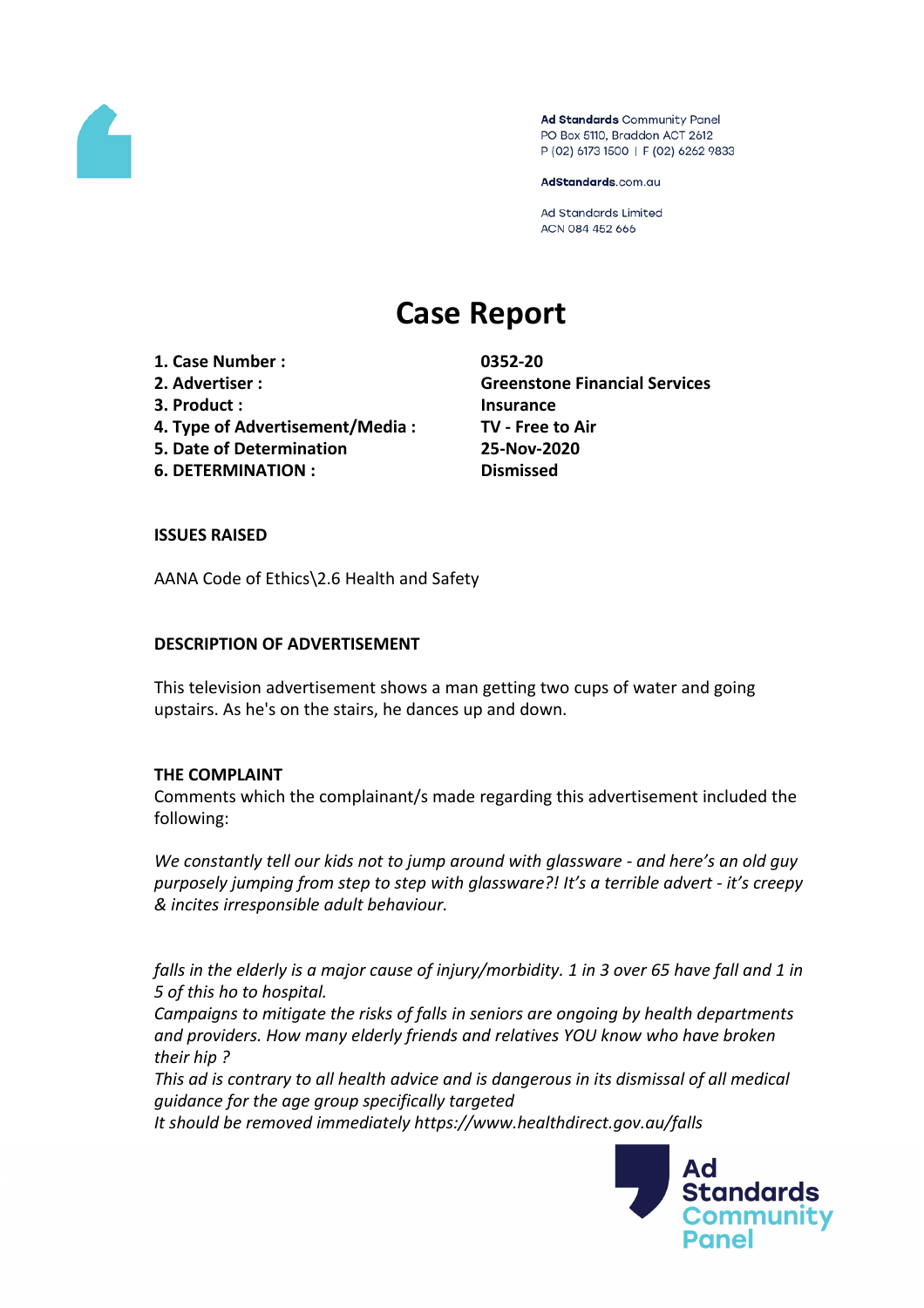

#### **THE ADVERTISER'S RESPONSE**

Comments which the advertiser made in response to the complainant/s regarding this advertisement include the following:

*The main concern appears to be about the fact that it is elderly persons in the commercial and that the activities they are engaging in appear to be complainants to be dangerous. There appears to be two aspects to this. Firstly, whether the individuals involved in the advertisement were put in danger in the manner in which the advertisement was produced. Secondly, whether the advertisement itself conveys a message that is contrary to public health standards or otherwise contravenes the AANA Code of Ethics.*

*Dealing with the first issue, we can confirm that precautions were taken in the production of this advertisement to assure that the safety of all participants. This included the following actions:*

*• Selecting talent who have acceptable mobility and prevailing health to allow them to participate in all activities – and this included an audition process that tested many of these elements;*

*• The use of professional "double" actors who performed the more complex actions in place of the main actors;*

- *• Professional choreographers who structured the entire sequence; and*
- *• Use of safety props (such as plastic instead of glass).*

*Accordingly, we are satisfied that there was no genuine danger posed to the elderly participants in these advertisements.*

*Concerning the second issue, we note that this advertisement was primarily concerned with insurance products, and the dancing and other actions were not directly related to the product of concern.*

*What the dancing is intended to convey is a hyper-real sense of happiness that the participants have felt, and linking this to the purchase of the product being advertised.*

*We do not believe any reasonable viewer would take from this advertising that Australian Seniors advocates they should be dancing on the stairs or taking any of the other hyper-real actions that have occurred within the advertisement.*

*Section 2.6 of the AANA Code of Ethics states that "Advertising or Marketing Communications shall not depict material contrary to Prevailing Community Standards on health and safety". For the reasons outlined above, we argue that our advertising does not make such a depiction.*

*We therefore request that Ad Standards dismiss the complaints.*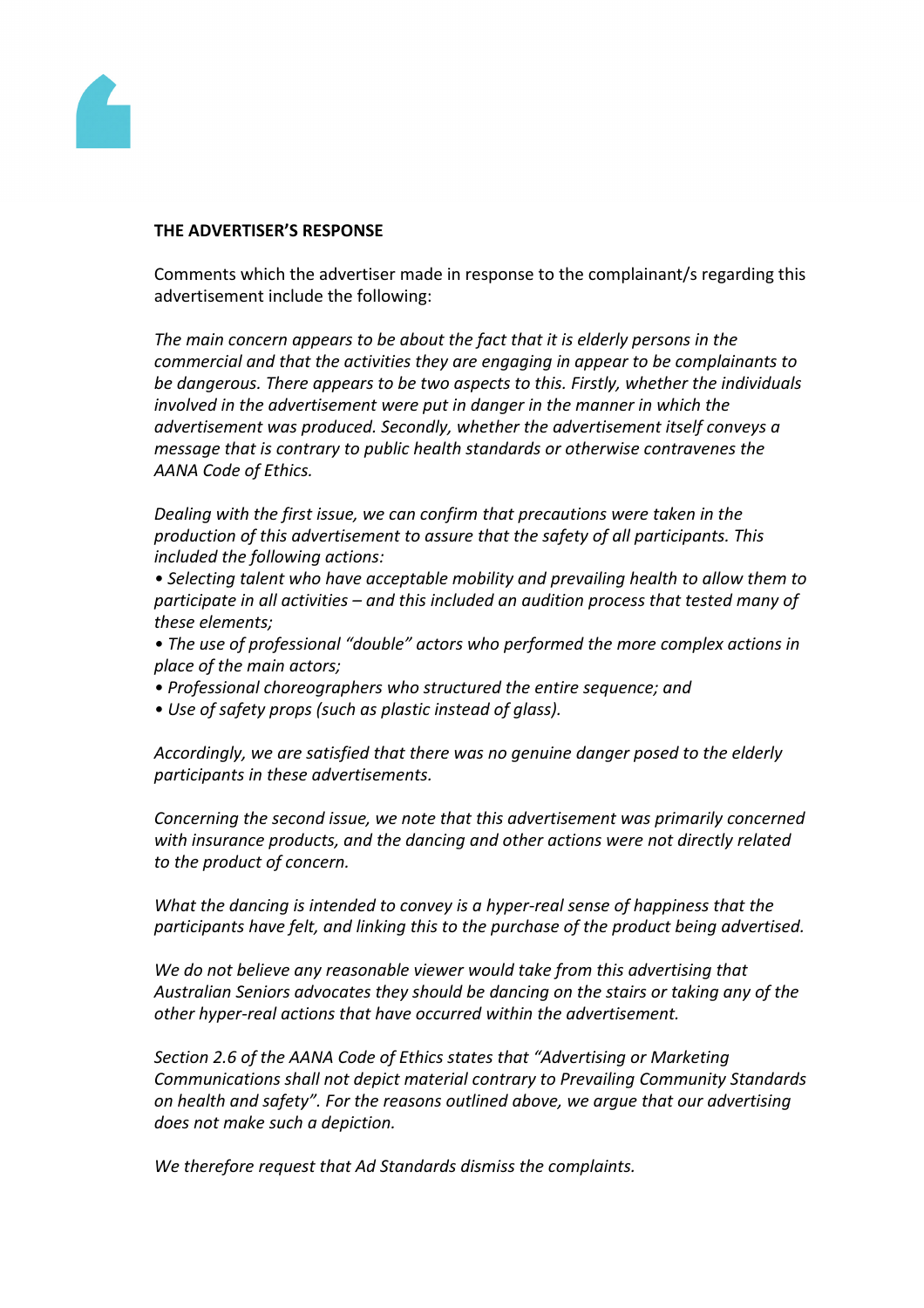

#### **THE DETERMINATION**

The Ad Standards Community Panel (Panel) considered whether the advertisement breaches Section 2 of the AANA Code of Ethics (the Code).

The Panel noted the complainants' concerns that the advertisement: Incites irresponsible behaviour by showing a man jumping around with glassware is contrary to all health advice and is dangerous in its dismissal of all medical guidance for the age group specifically targeted in its depiction of the man dancing.

The Panel viewed the advertisement and the noted advertiser's response.

# **Section 2.6: Advertising or Marketing Communications shall not depict material contrary to Prevailing Community Standards on health and safety.**

The Panel first considered the issue of the man dancing/jumping around while holding glassware, and the complaint that this is irresponsible to show.

The Panel noted the advertiser's response that the cups the man is holding are plastic, and noted that many plastic drinkware looks similar to glassware.

The Panel noted that the man is shown to put the cups down in the first half of the advertisement. The Panel considered that the man does not appear to have a weak grip on the cups, and considered that most members of the community would not consider his behaviour with the cups to be unsafe.

The Panel then considered the issue of an elderly man dancing and the complaint that this is dangerous to depict as falls by elderly people are a major issue of concern.

The Panel noted that while the advertisement is promoting seniors insurance, the service is for people aged over 50. The Panel considered that the man depicted in the advertisement appears to be of good health and is able to perform the dance moves with ease. The Panel considered that the man depicted is clearly physically capable, and noted that not all elderly people are frail.

The Panel considered that while it is important that advertisers do not portray material which suggests that people should perform unsafe tasks, this advertisement is showing a man of indeterminate age who is pleased about his insurance choices.

The Panel considered that most members of the community would not consider this advertisement to be promoting or suggesting that people re-enact the behaviour depicted.

### **Section 2.6 conclusion**